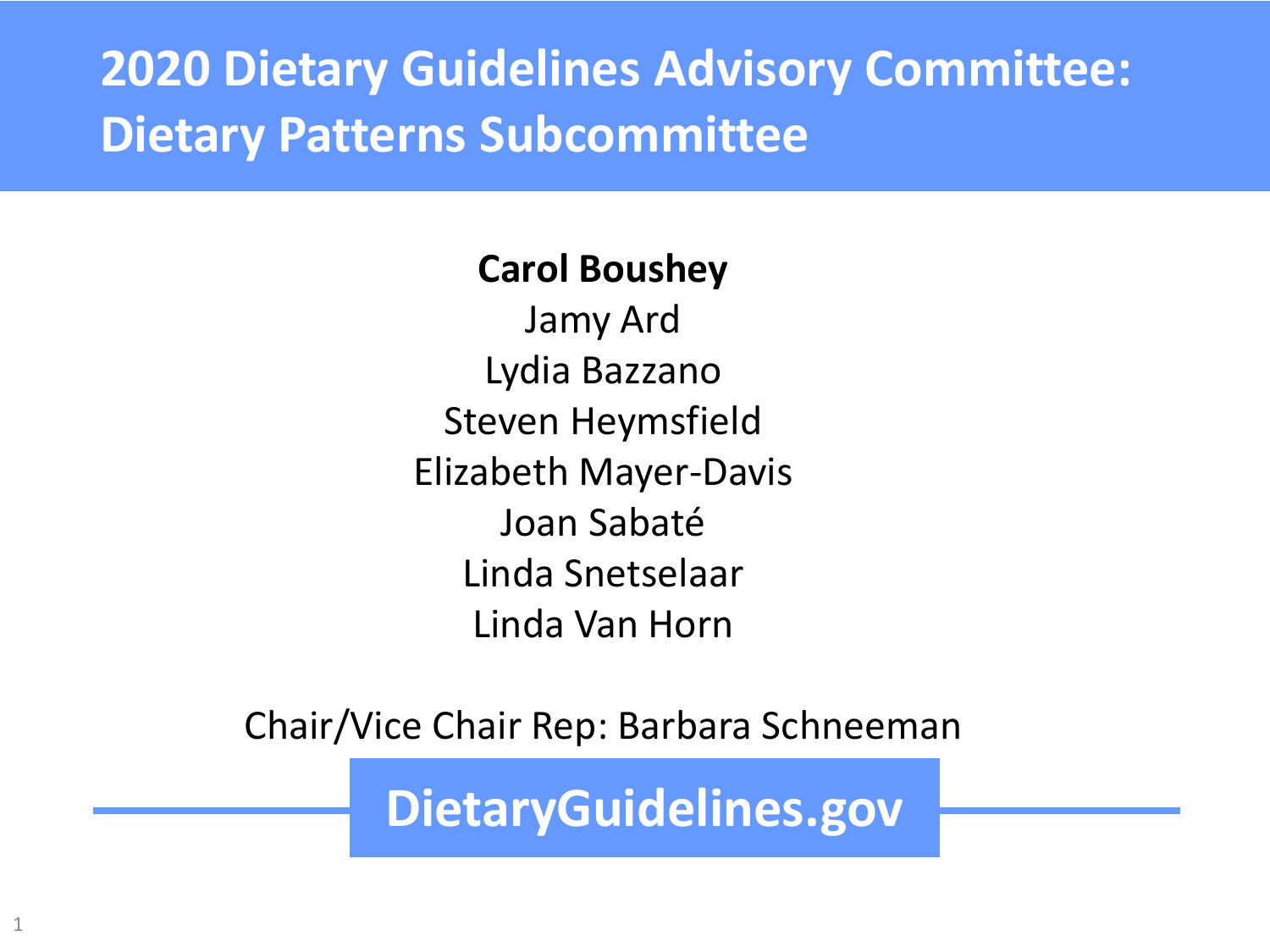### **Subcommittee Status**

- NESR staff screening articles and preparing evidence portfolios
	- Over 113,000 articles have been or are in the process of being screened and additional searches underway
	- Data extraction and assessed risk of bias for ~190 articles and additional extraction underway
- Subcommittee reviewing evidence and drafting conclusions
	- Dietary patterns and all-cause mortality
- Refining and prioritizing remaining work
	- Dietary patterns and sarcopenia
	- Dietary patterns and cancer
	- Dietary patterns and neurocognitive health
	- Dietary patterns and bone health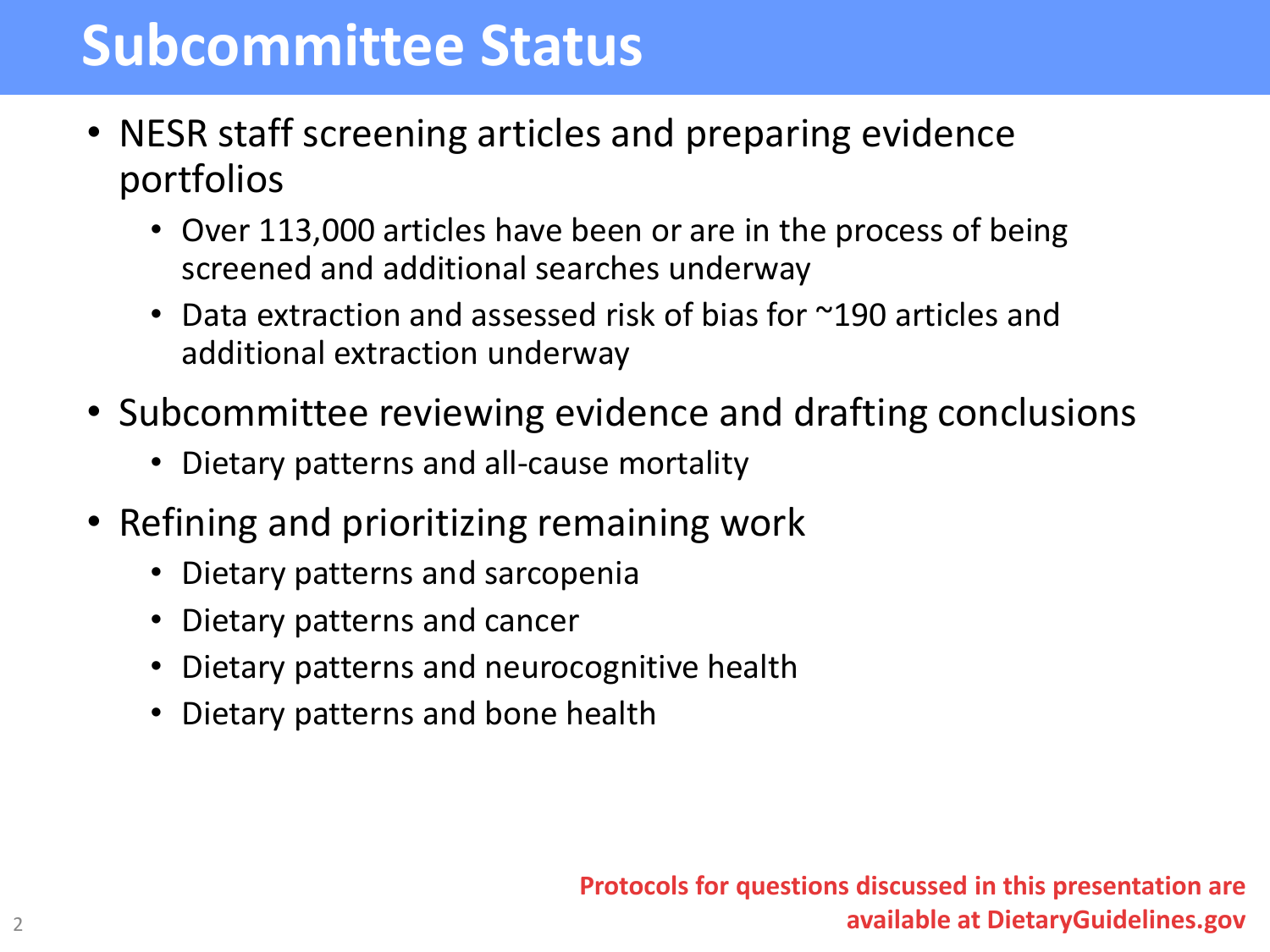# **Key Definitions**

• **Dietary Patterns** – the quantities, proportions, variety, or combination of different foods, drinks, and nutrients (when available) in diets, and the frequency with which they are habitually consumed.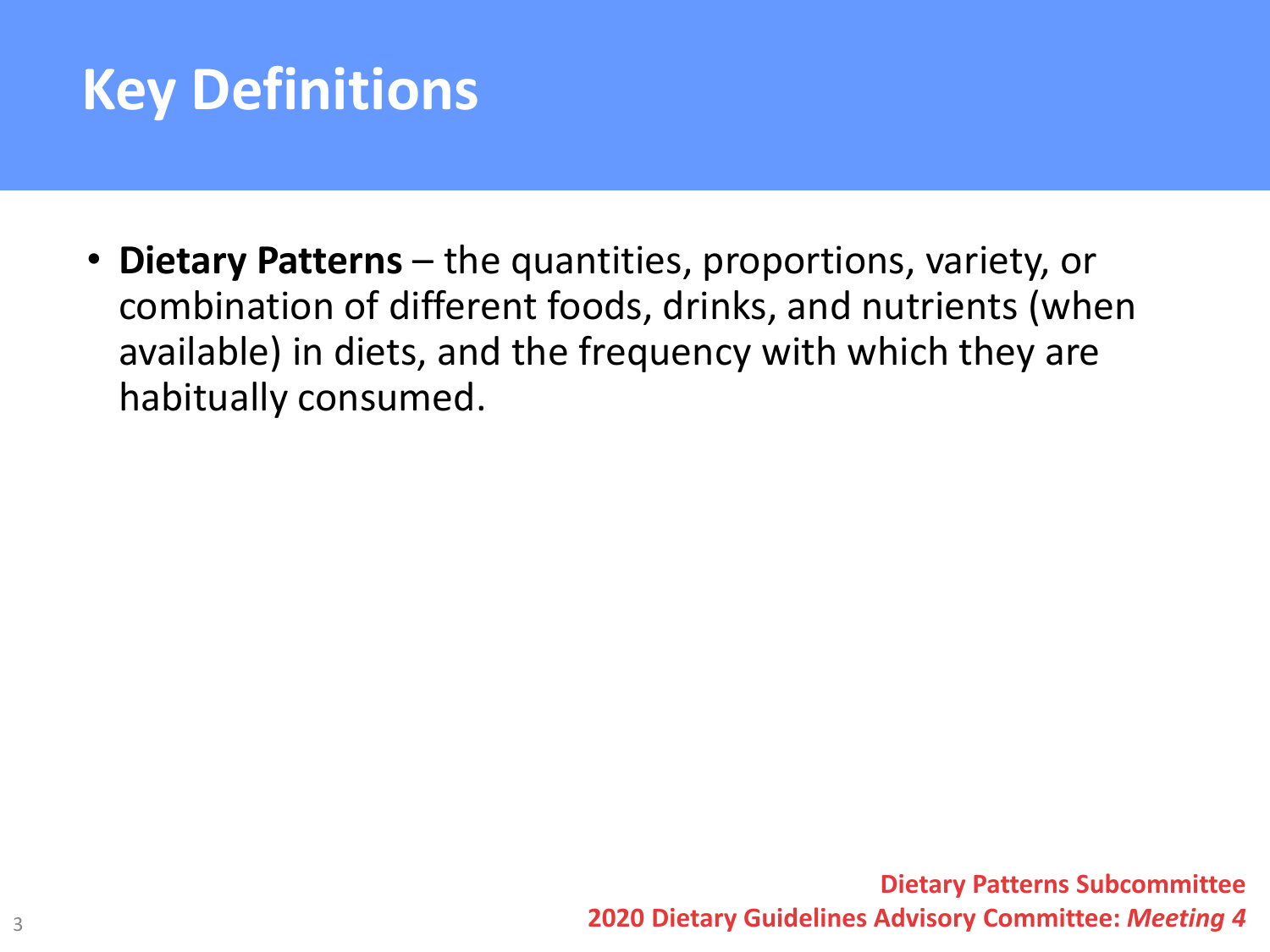# **Follow-Up from Meeting 3**

- For all questions The inclusion and exclusion criteria for the intervention/exposure were edited to clarify how diets based on macronutrient distribution in which one or more proportions fall outside of the AMDR will be considered.
- See the updated protocol for dietary patterns and all-cause mortality at DietaryGuidelines.gov:
	- [https://www.dietaryguidelines.gov/dietary-patterns](https://www.dietaryguidelines.gov/dietary-patterns-and-all-cause-mortality-0)and-all-cause-mortality-0

**Dietary Patterns Subcommittee 2020 Dietary Guidelines Advisory Committee:** *Meeting 4*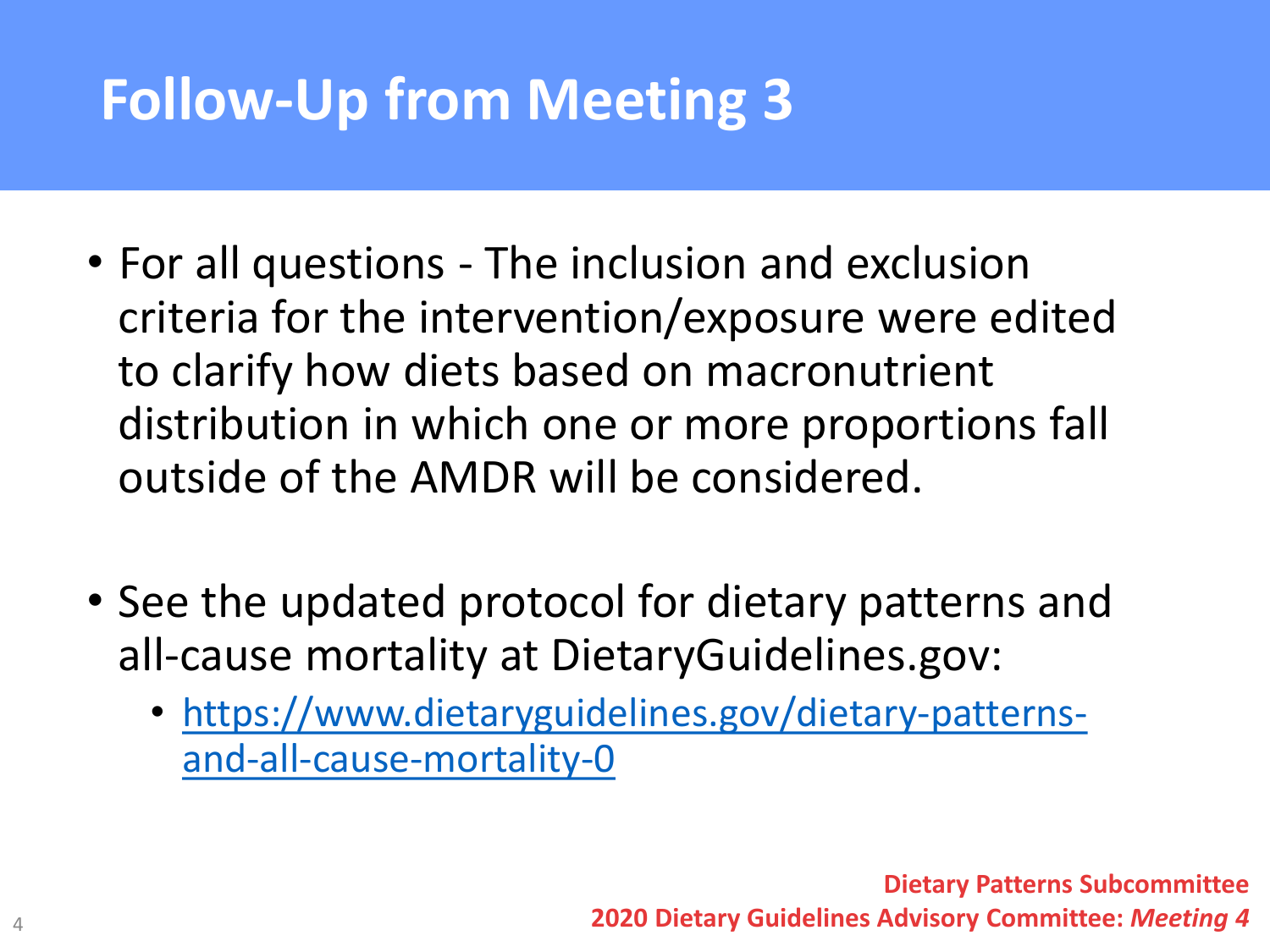

# What is the relationship between dietary patterns consumed and all-cause mortality?

Approach to Answer Question: NESR Systematic Review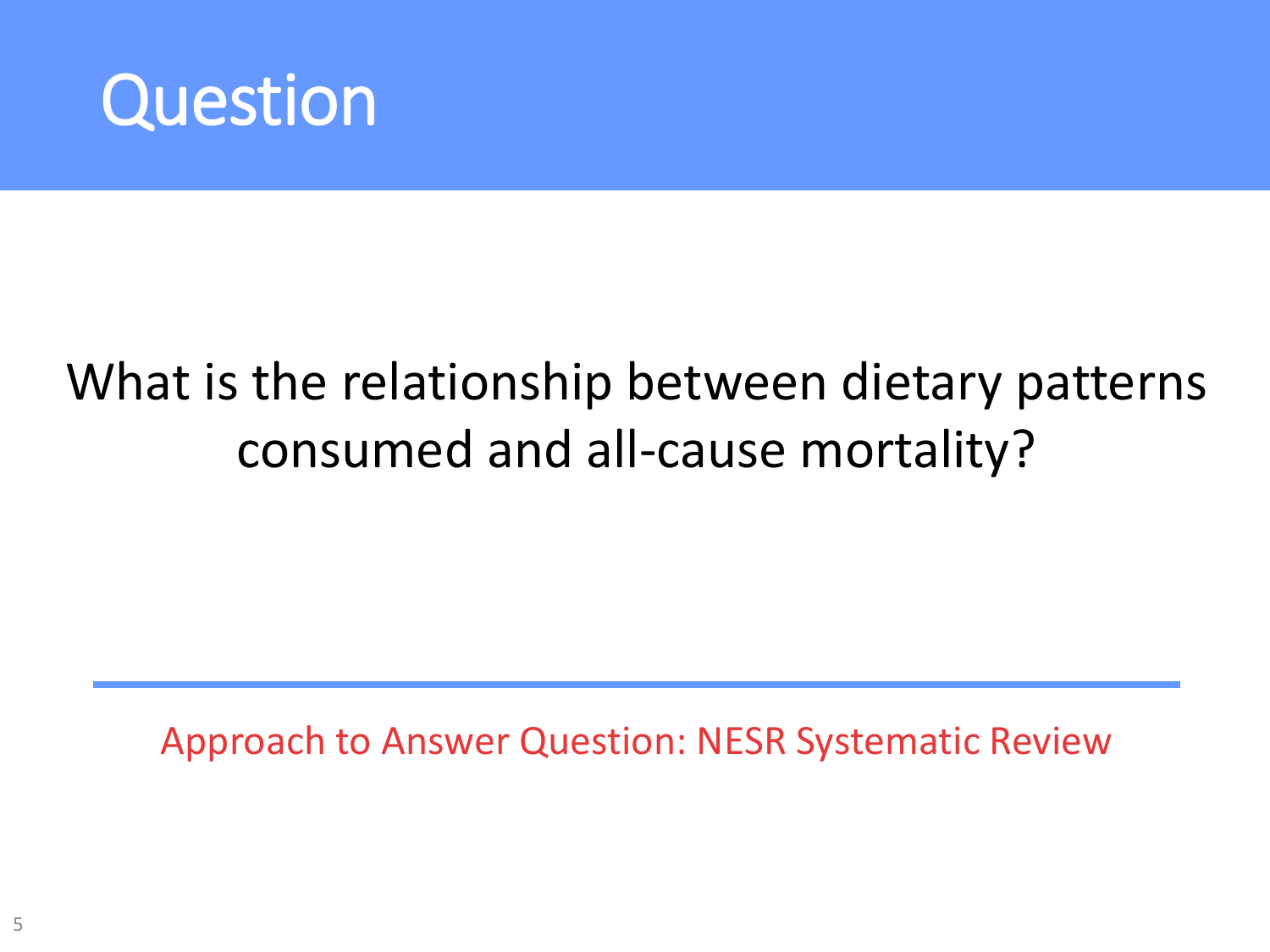### **Analytic Framework: Dietary Patterns and All-Cause Mortality**

**All-cause mortality** – the total number of deaths from all-causes during a specific time-period.



Key Confounders: Sex, Age, Race/ethnicity, Socioeconomic status, Alcohol intake (in adults), Physical activity, Anthropometry, Smoking

Other factors to be considered: Energy intake, Sodium intake, Family history of chronic disease (e.g., diabetes, hypertension, cancer), Food allergies, Supplement usage, Multiple caregivers, Dentition



The relationship of interest in the systematic review Factors that may impact the relationship of interest in the systematic

**What is the relationship between dietary patterns consumed and all-cause mortality? 2020 Dietary Guidelines Advisory Committee:** *Meeting 4*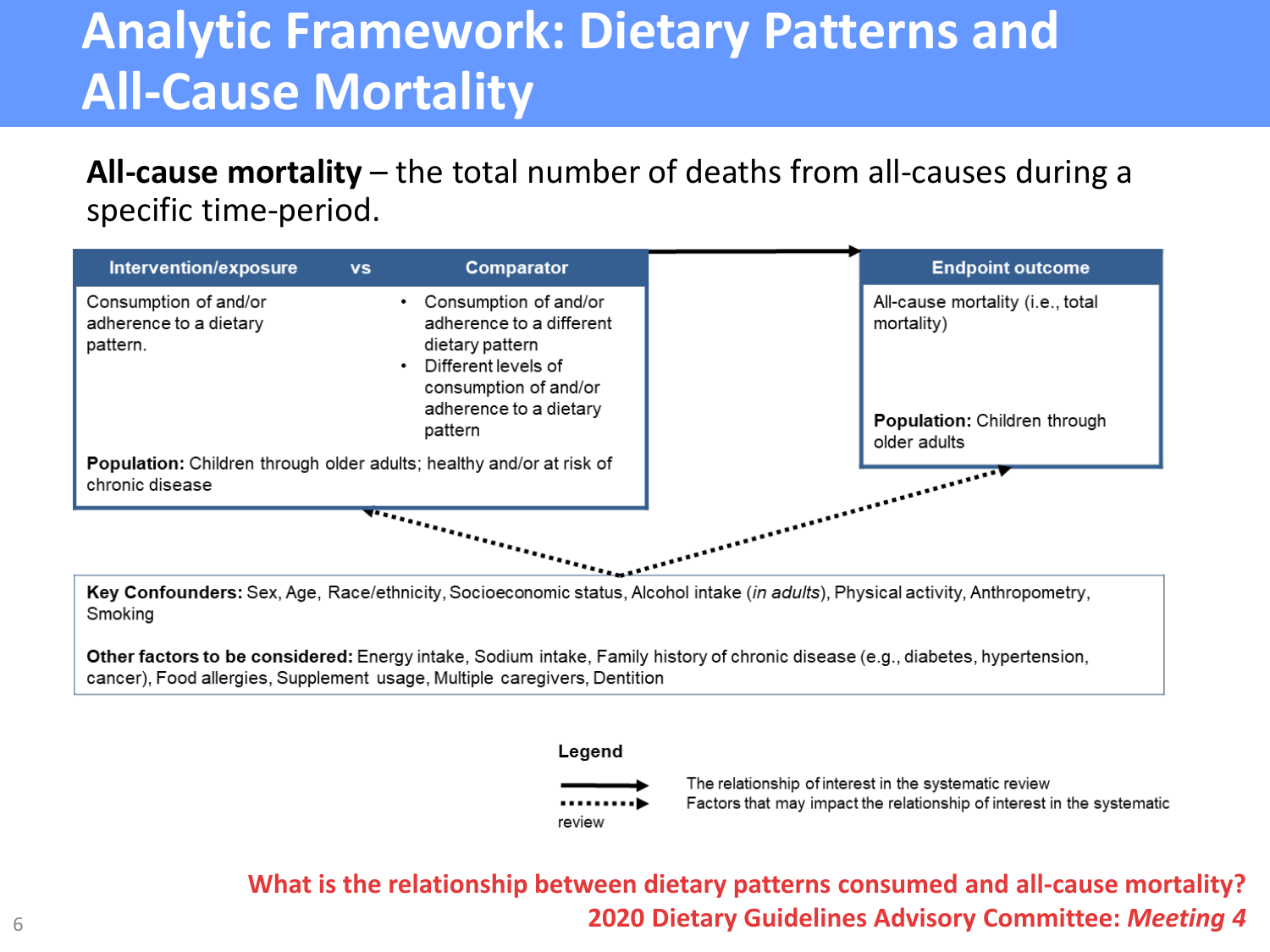## **Literature Search and Screening Results**



7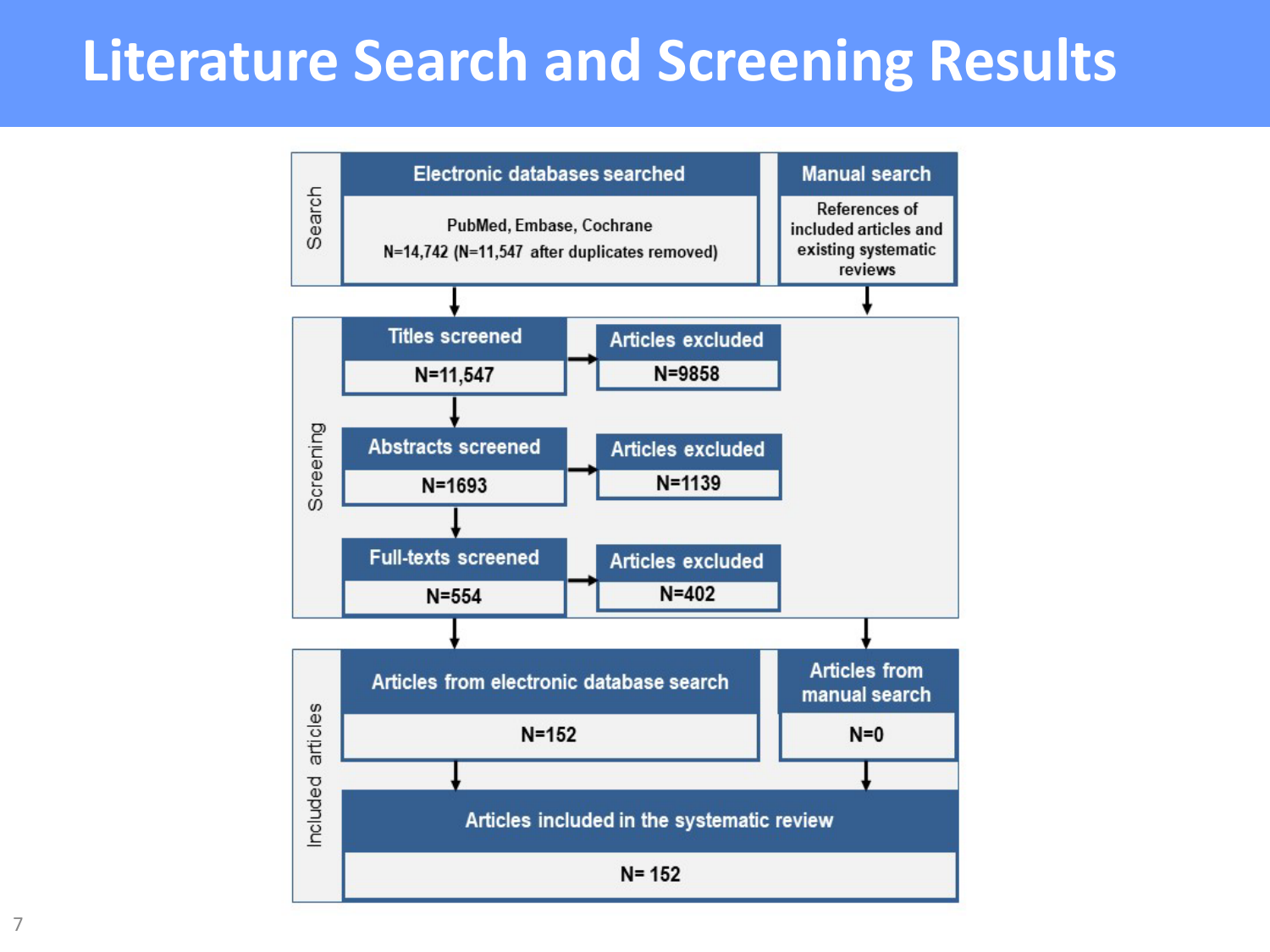# **Description of the Evidence**

- 152 included articles examined the relationship between dietary patterns and all-cause mortality.
- The articles were all prospective cohort study designs and used multiple approaches as follows:
	- 105 used index or score analysis only
	- 18 used factor or cluster analysis only
	- 27 examined the diets based on macronutrient distributions in which at least one macronutrient fell outside of the AMDR.
	- 15 used multiple methods (e.g., both index and factor analyses) or other methods (e.g., vegetarian vs. nonvegetarian diet)

**What is the relationship between dietary patterns consumed and all-cause mortality? 2020 Dietary Guidelines Advisory Committee:** *Meeting 4*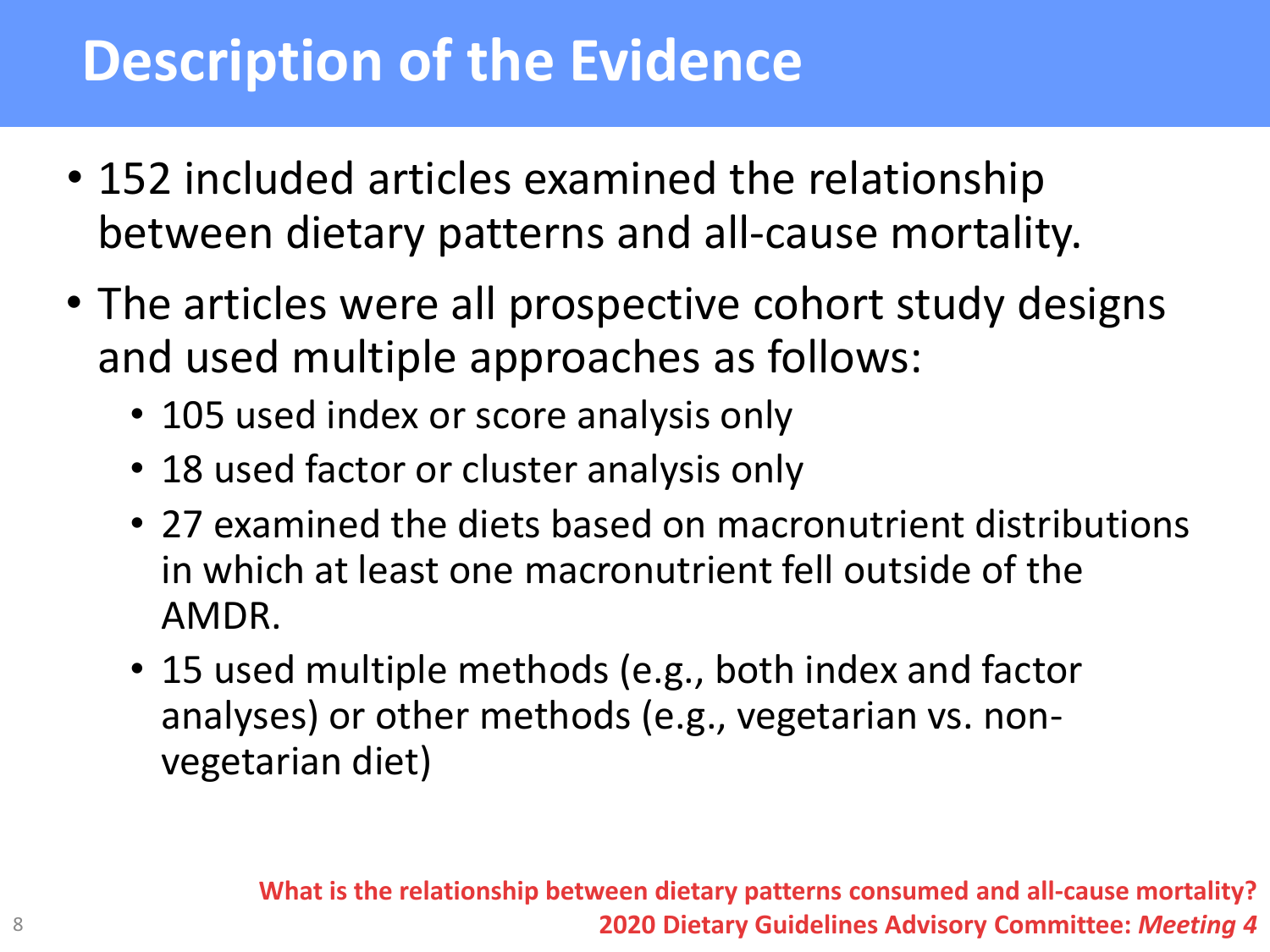# **Summary of the Evidence Synthesis - Themes**

- Patterns emphasizing consumption of vegetables, legumes, fruits, nuts, whole grains, fish, lean meat or poultry, and [unsaturated fats relative to saturated fats, either as a ratio of MUFA/SFA or MUFA+PUFA/SFA, or olive oil specifically] were generally associated with decreased risk of all-cause mortality. Notably, there was consistency in particular with the inclusion of fish and/or seafood.
- Of the dietary patterns that included animal-products, protective associations were generally observed with relatively lower consumption of red and processed meat or meat and meat products.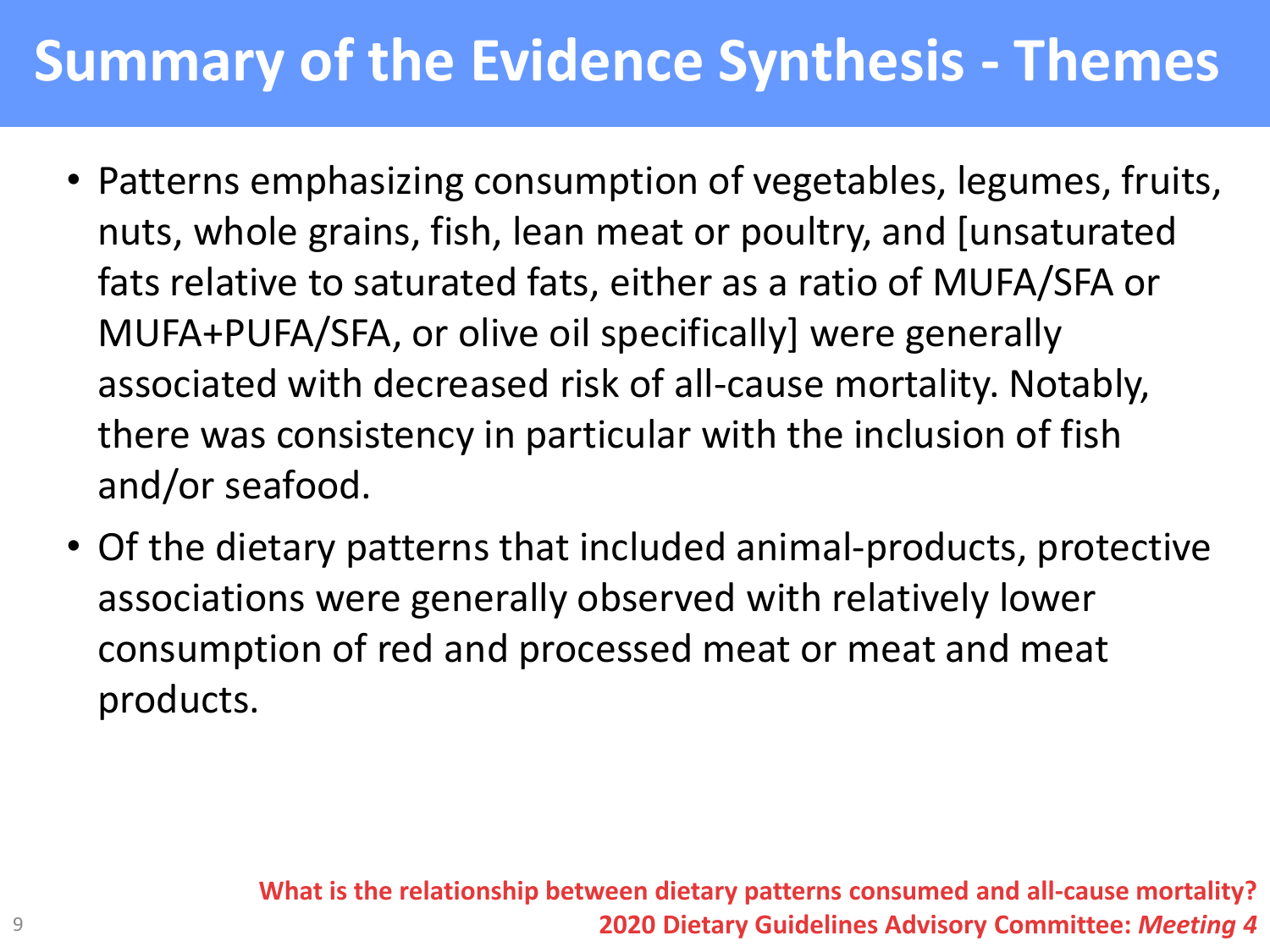### **Summary of the Evidence Synthesis – Themes, continued**

- Some of these dietary patterns also included alcoholic beverages in moderation or within specific thresholds.
- The inclusion of white meat: red meat ratio, type and amount of dairy products, and refined carbohydrates/sweets as elements to these patterns was less consistent across the body of evidence.
- Among the dietary patterns that included higher consumption of white meat relative to red or processed meat, low-fat dairy relative to high-fat dairy, and lower (relative to higher) refined carbohydrates and sweets tended to show reduced risk of allcause mortality.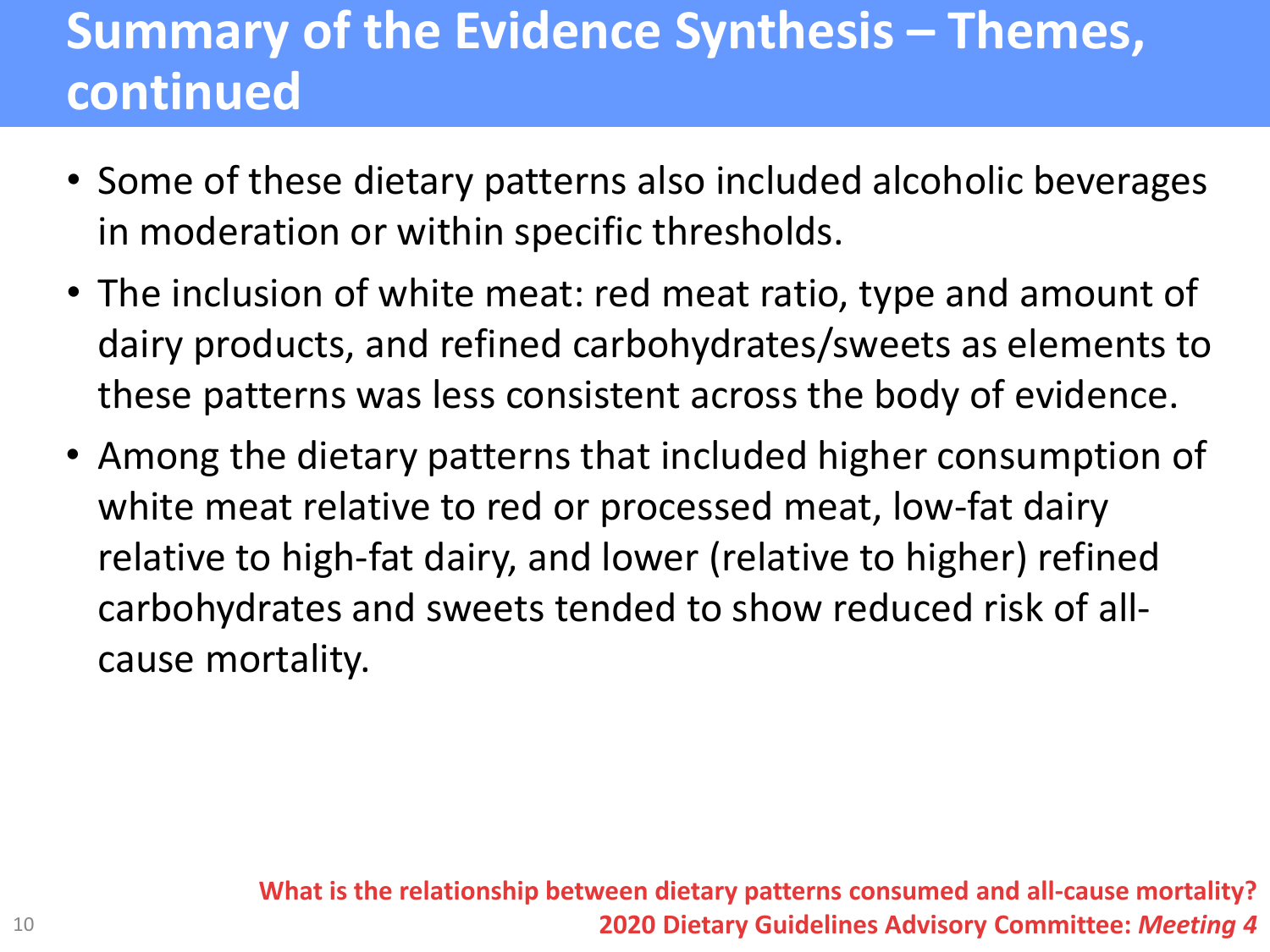### **Summary of the Evidence Synthesis, continued**

- Higher adherence to dietary patterns with common labels such as "Mediterranean", dietary-guidelines related (e.g., "Healthy Eating Index", "DASH score") or "plant-based" were generally protective against all-cause mortality risk.
	- This highlights that high-quality dietary patterns comprised of nutrient-dense foods, regardless of the label, were associated with decreased all-cause mortality risk.
	- Approximately 90% of the included articles reported significant associations, and the findings were in favor of a high-quality diet and lower risk of all-cause mortality.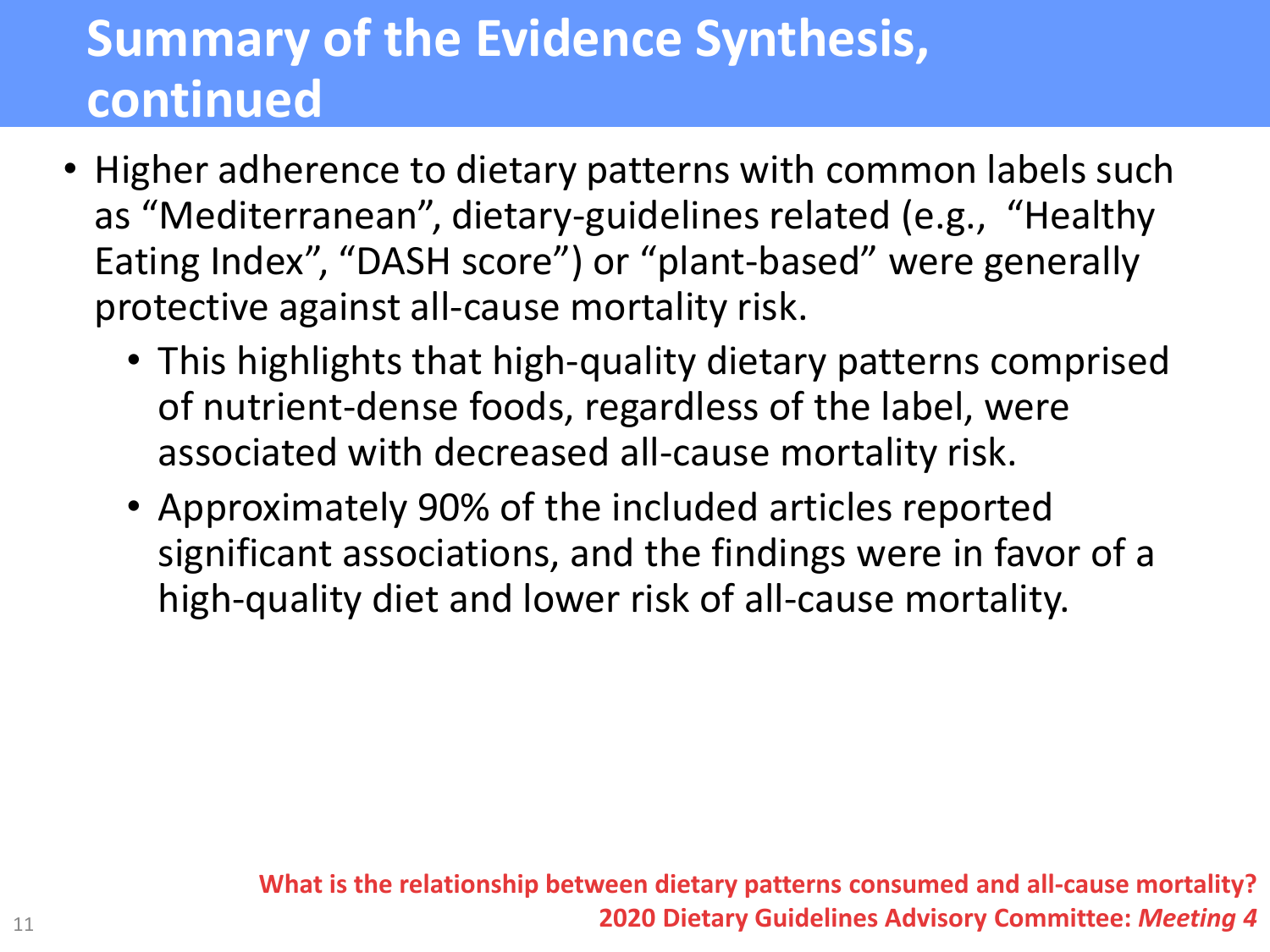#### **Summary of the Evidence Synthesis – Key confounders**

- Although all included studies were prospective cohort studies, the majority of articles reported adjustment for most key confounders with exception to race/ethnicity.
	- Due to lack of reporting, it is difficult to determine the impact that race/ethnicity specifically may have in the relationship between dietary patterns and all-cause mortality.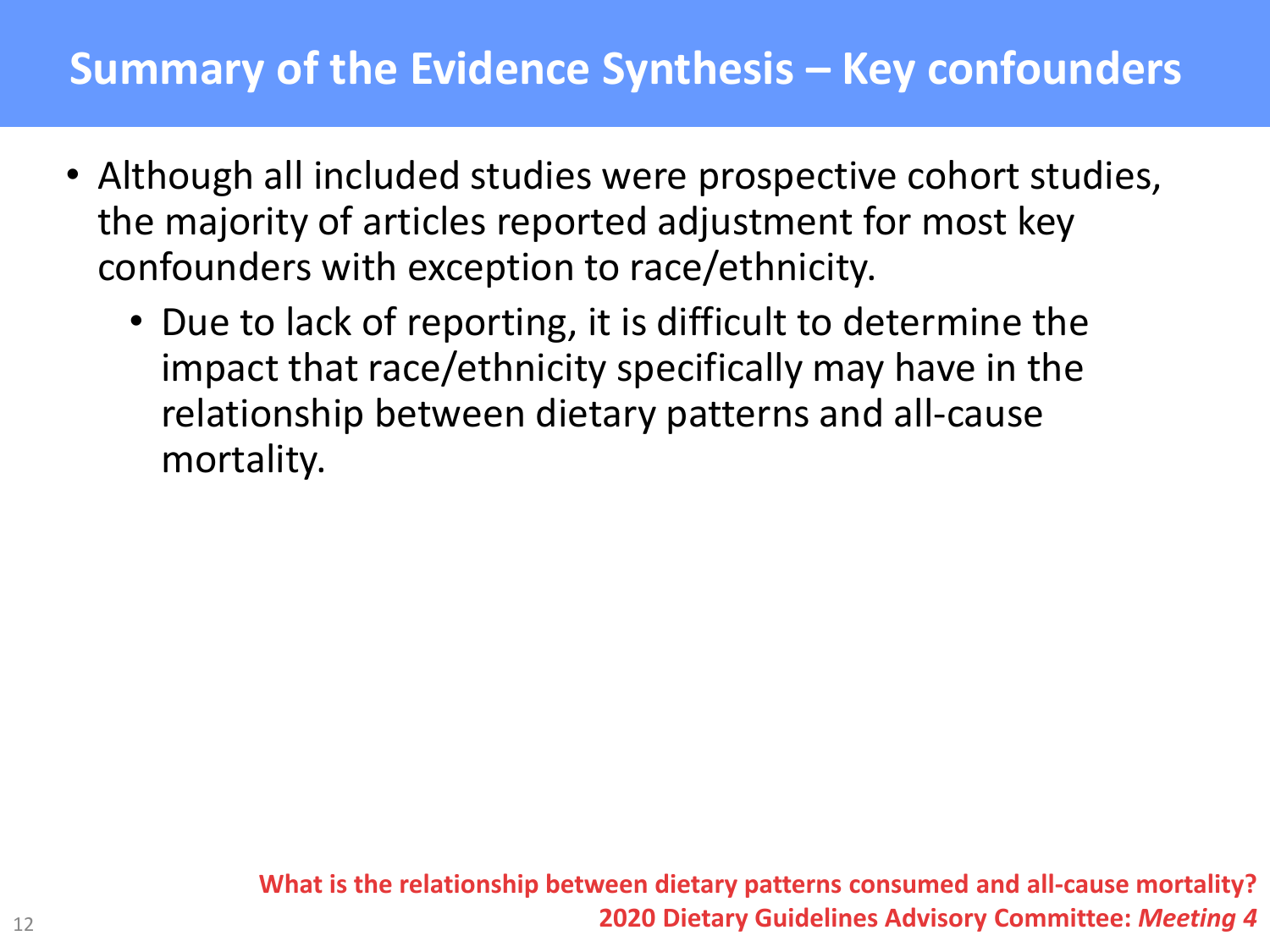#### **Summary of the Evidence Synthesis – Indices/Scores**

- The largest segment of evidence in this systematic review used index or score analysis to assess dietary patterns.
- Within these articles, 78 different indices or scores were used to assess dietary patterns, including:
	- 30 "Mediterranean" indices, with the Mediterranean Diet Score (MDS) (Trichopolou, 2003) most frequently used
	- 7 "Healthy Eating Index" or "Dietary Guidelines for Americans" indices (e.g., HEI-2010)
	- 1 "DASH" score (Fung, 2008)
	- 16 Country-specific indices (e.g., Dutch Healthy Diet Index 2015)
	- 24 Other indices or scales (e.g., Recommended Food Score)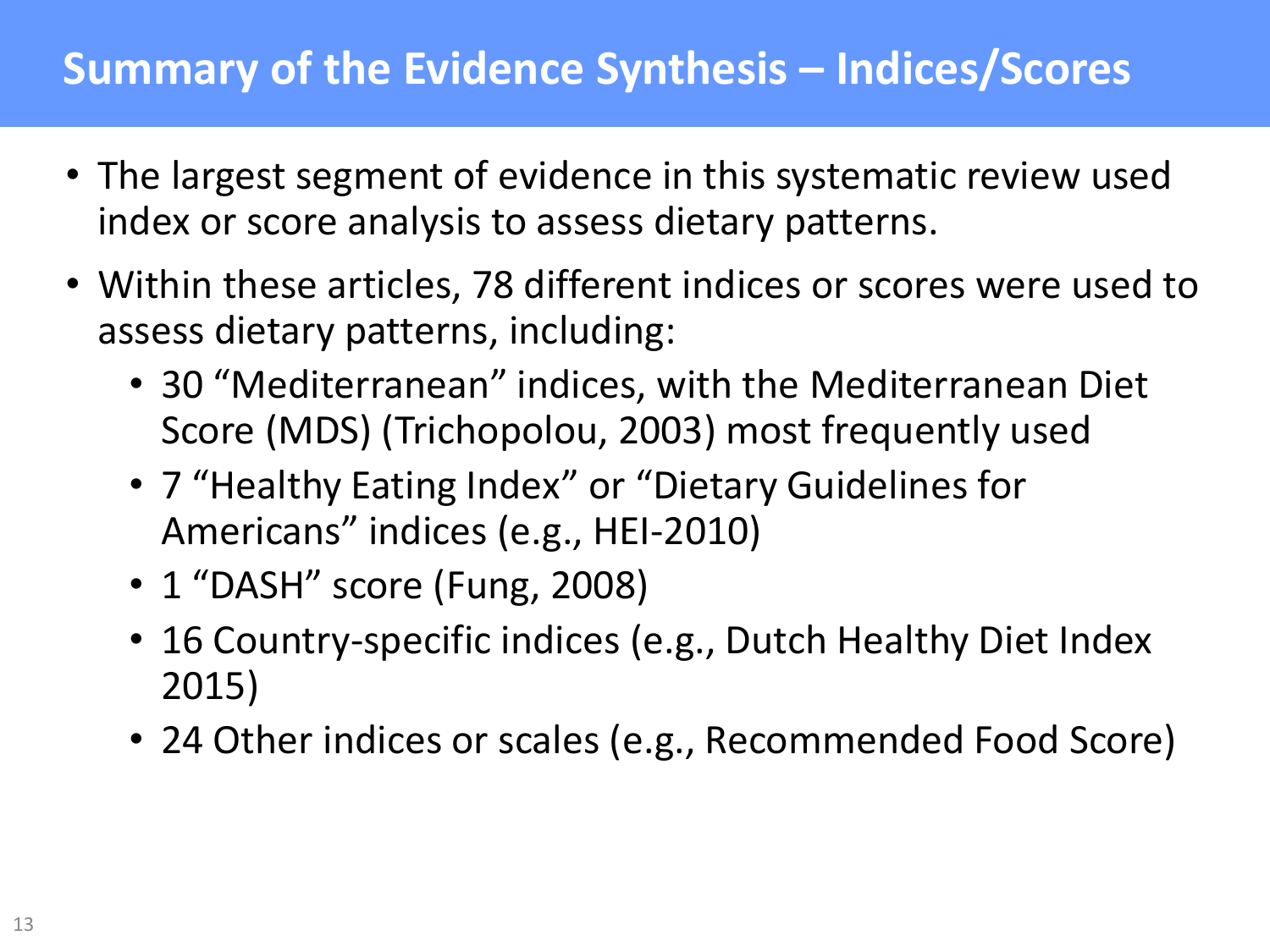### **Summary of the Evidence Synthesis-Indices/Scores, continued**

- Across all indices or scores, the following items or components are generally (but not exclusively) considered:
	- Vegetables (with or without potatoes),
	- Legumes,
	- Fruit,
	- Nuts,
	- Whole Grains, Grains, unspecific,
	- Refined Grains,
	- Fish,
	- Meat (though some indices specified this general category further looking specifically at red and processed meats, meat and meat products, white meat: red meat ratio, etc.),
	- Dairy,
	- Sugar Sweetened Beverages,
	- Sweets,
	- Fats, Carbohydrates, Protein,
	- Alcohol, Sodium, and/or
	- Other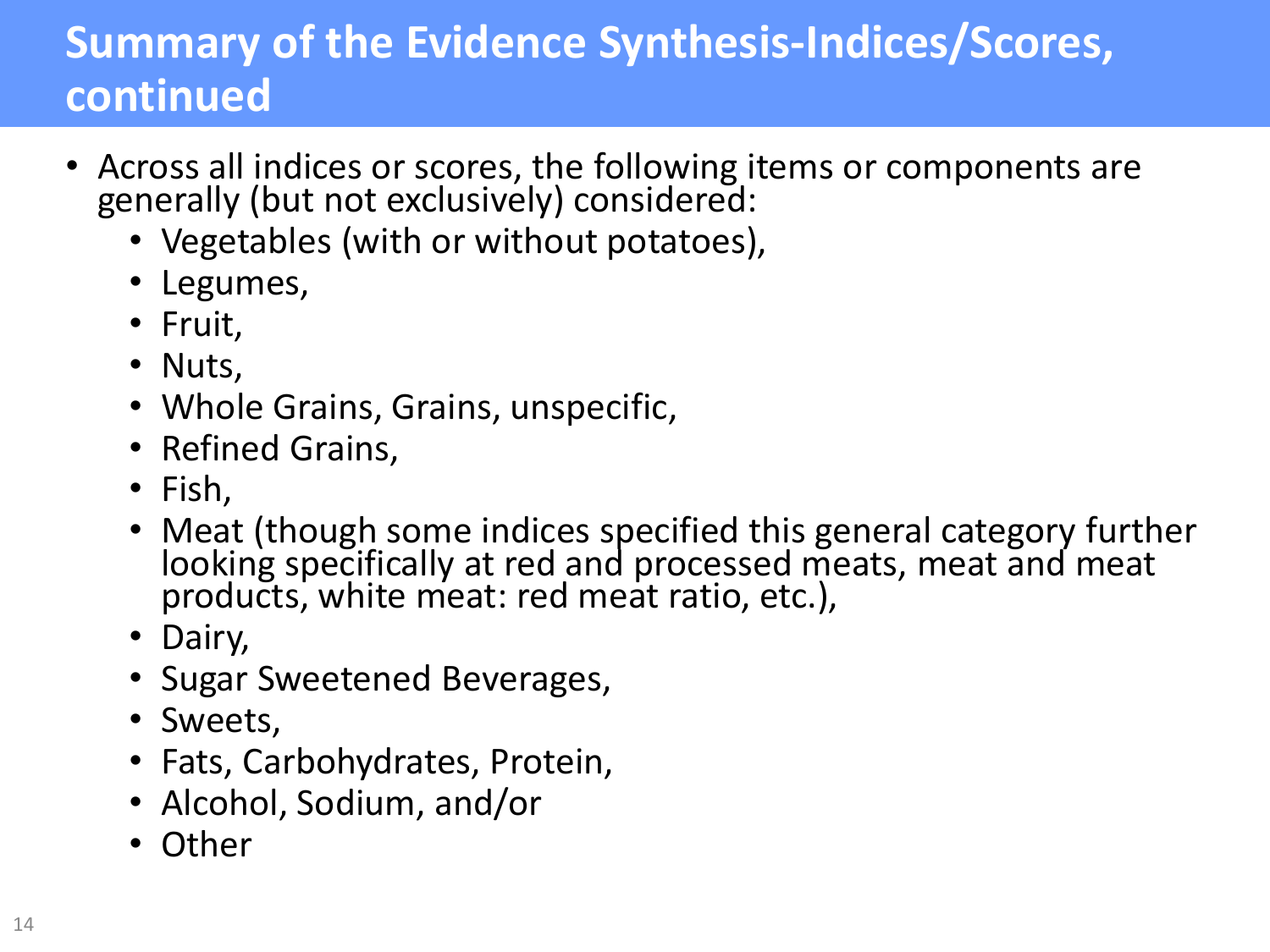### **Summary of the Evidence Synthesis – Diets based on macronutrient distribution**

- •Macronutrient distributions with proportions of energy falling outside of the AMDR for at least one macronutrient were examined in this body of evidence, but results were inconsistent.
- •Among these studies,
	- Proportions of CHO reported were both below and above the AMDR
	- Proportions of FAT reported were both below and above the AMDR
	- No studies examined macronutrient distributions in which PRO fell outside of the AMDR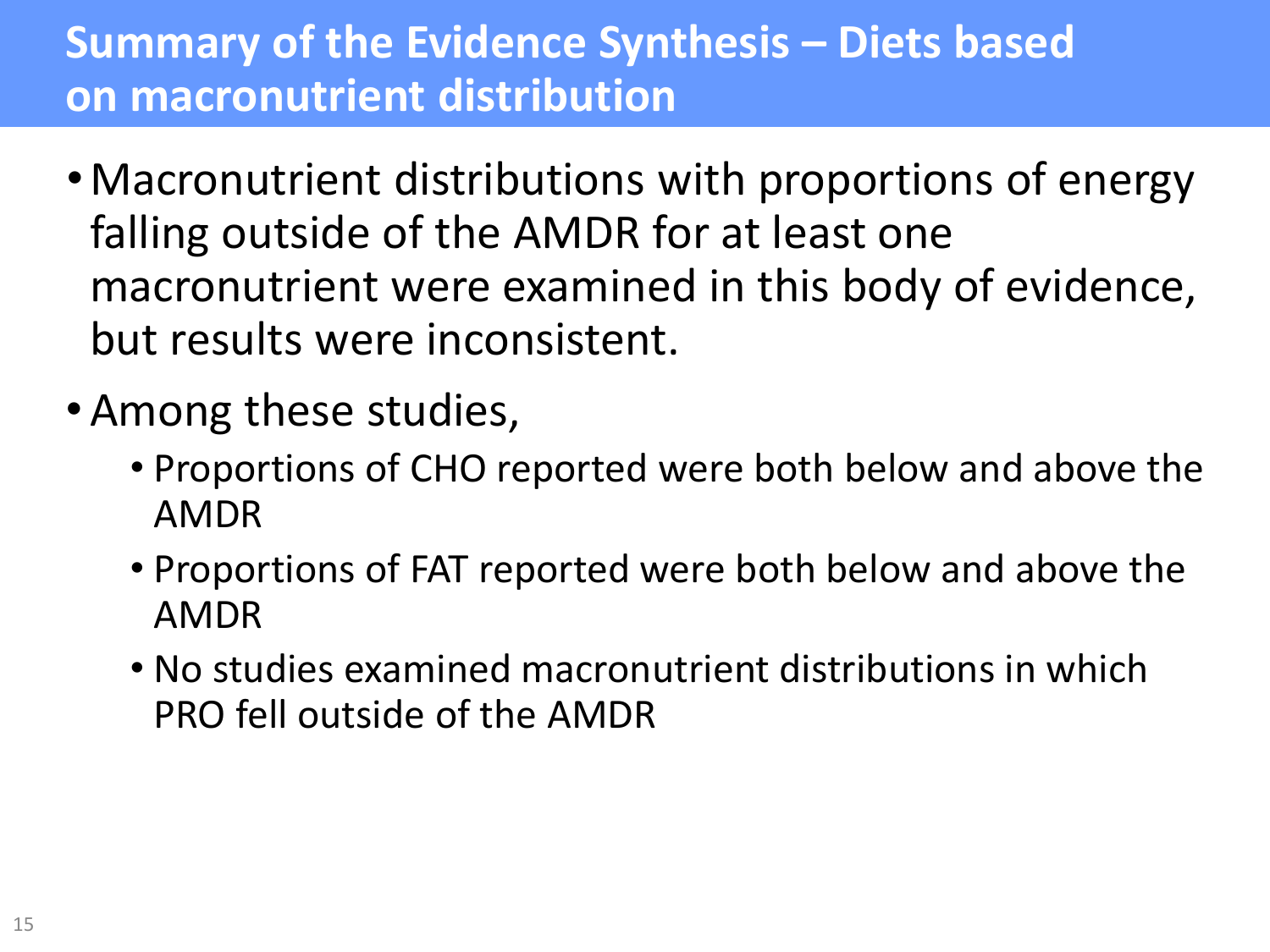### **Summary of the Evidence Synthesis – Diets based on macronutrient distribution, continued**

- Comparison of macronutrient distributions with or without the context of the foods/food groups comprising the dietary pattern showed inconsistent findings due to several limitations.
	- The gradient between the macronutrient proportions compared between distributions was small, e.g., 41% vs. 41.7%
	- Methods used to estimate macronutrient intake differed between studies
	- Most proportions reported were only marginally outside of the AMDR due to the variance with which studies defined and applied limits to macronutrient categories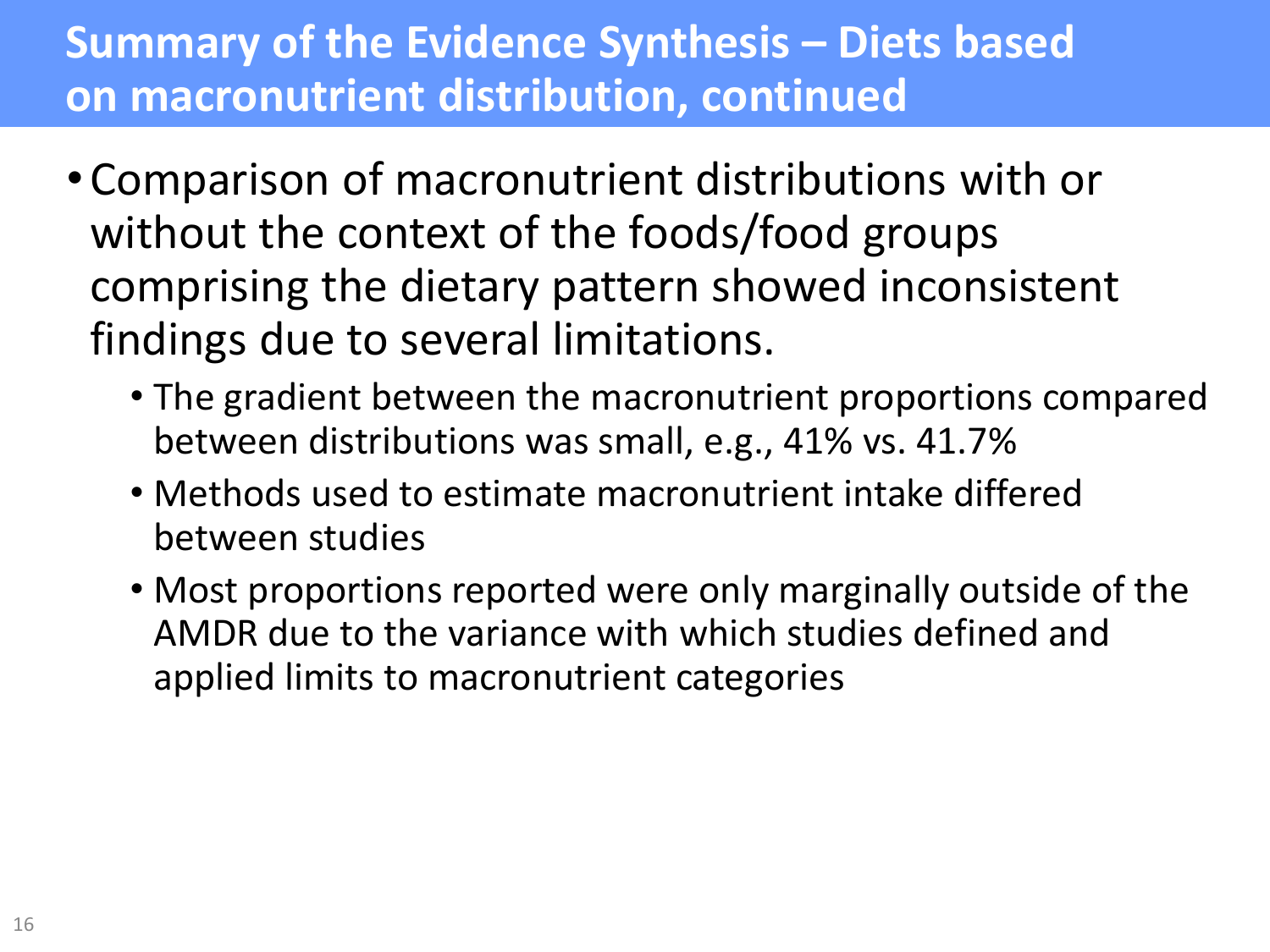# **DRAFT Conclusion Statement**

#### **Conclusion statement**

Strong evidence suggests that certain dietary patterns in adults and older adults are associated with decreased risk of all-cause mortality. These dietary patterns were characterized by intake from vegetables, legumes, fruit, nuts, whole grains, fish, lean meat or poultry, and [unsaturated fats relative to saturated fats].

- Of the dietary patterns that included animal-products, protective associations were generally observed with relatively lower consumption of red and processed meat or meat and meat products.
- Some of these dietary patterns also included alcoholic beverages in moderation or within specific thresholds.
- The inclusion of white meat: red meat ratio, type and amount of dairy products, and refined carbohydrates/sweets as elements to these patterns was less consistent across the evidence. However, the dietary patterns that included higher consumption of white meat relative to red or processed meat, low-fat dairy relative to high-fat dairy, and lower (relative to higher) refined carbohydrates and sweets tended to show reduced risk of all-cause mortality.
- Macronutrient distributions with proportions of energy falling outside of the AMDR for at least one macronutrient were examined in this body of evidence, but results were inconsistent.

Insufficient evidence was available to determine the relationship between dietary patterns and all-cause mortality in younger populations (~age <35 years).

> **What is the relationship between dietary patterns consumed and all-cause mortality? 2020 Dietary Guidelines Advisory Committee:** *Meeting 4*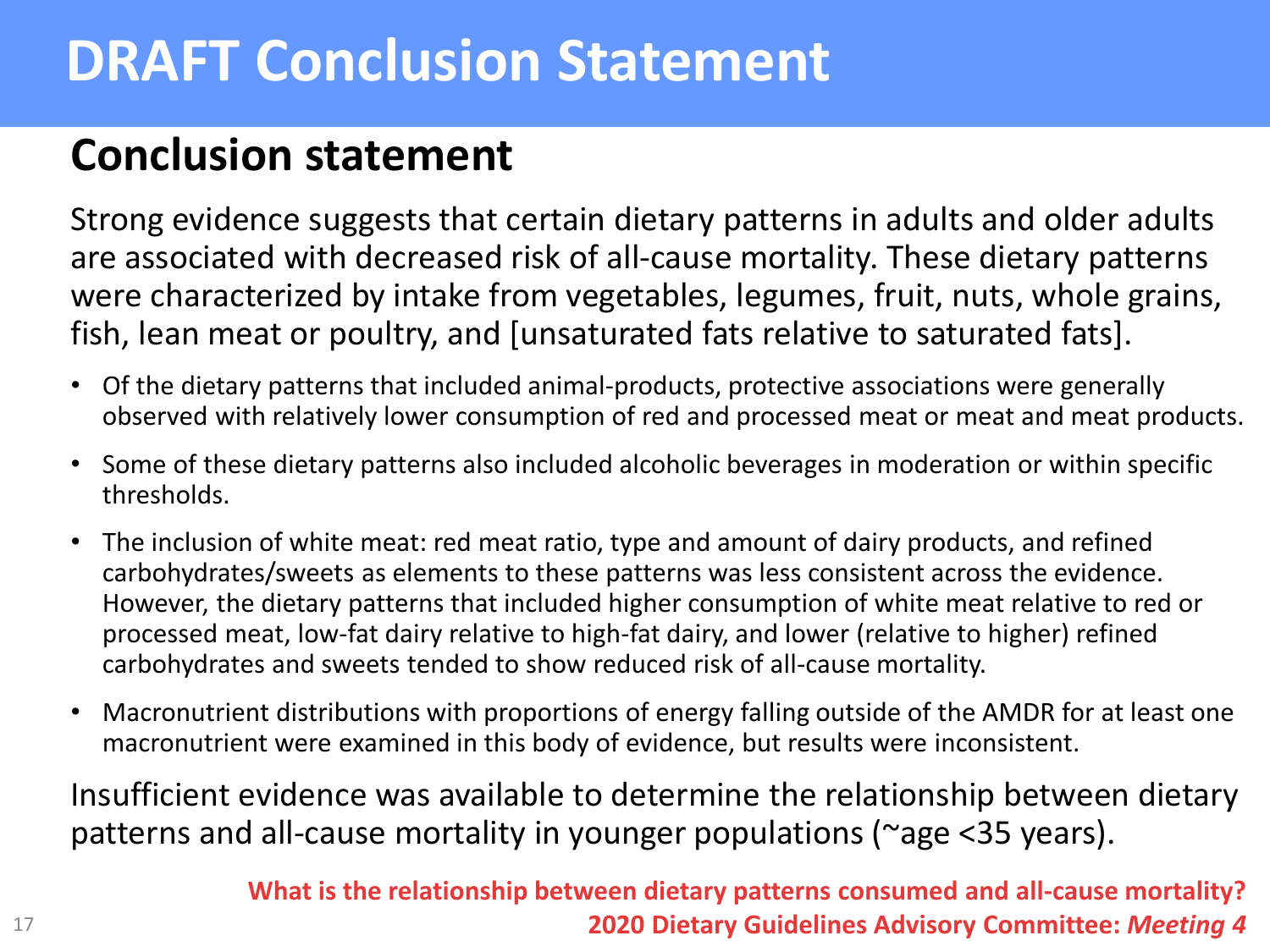# **Refining and Prioritizing Remaining Work**

- Refined dietary patterns and sarcopenia
	- Examining endpoint outcomes, sarcopenia and severe sarcopenia, and excluding articles that only examine intermediate outcomes
- Prioritizing remaining work (cancer, neurocognitive health, and bone health)
	- The subcommittee has discussed prioritizing endpoint outcomes and/or carrying forward existing reviews from the 2015 Advisory Committee.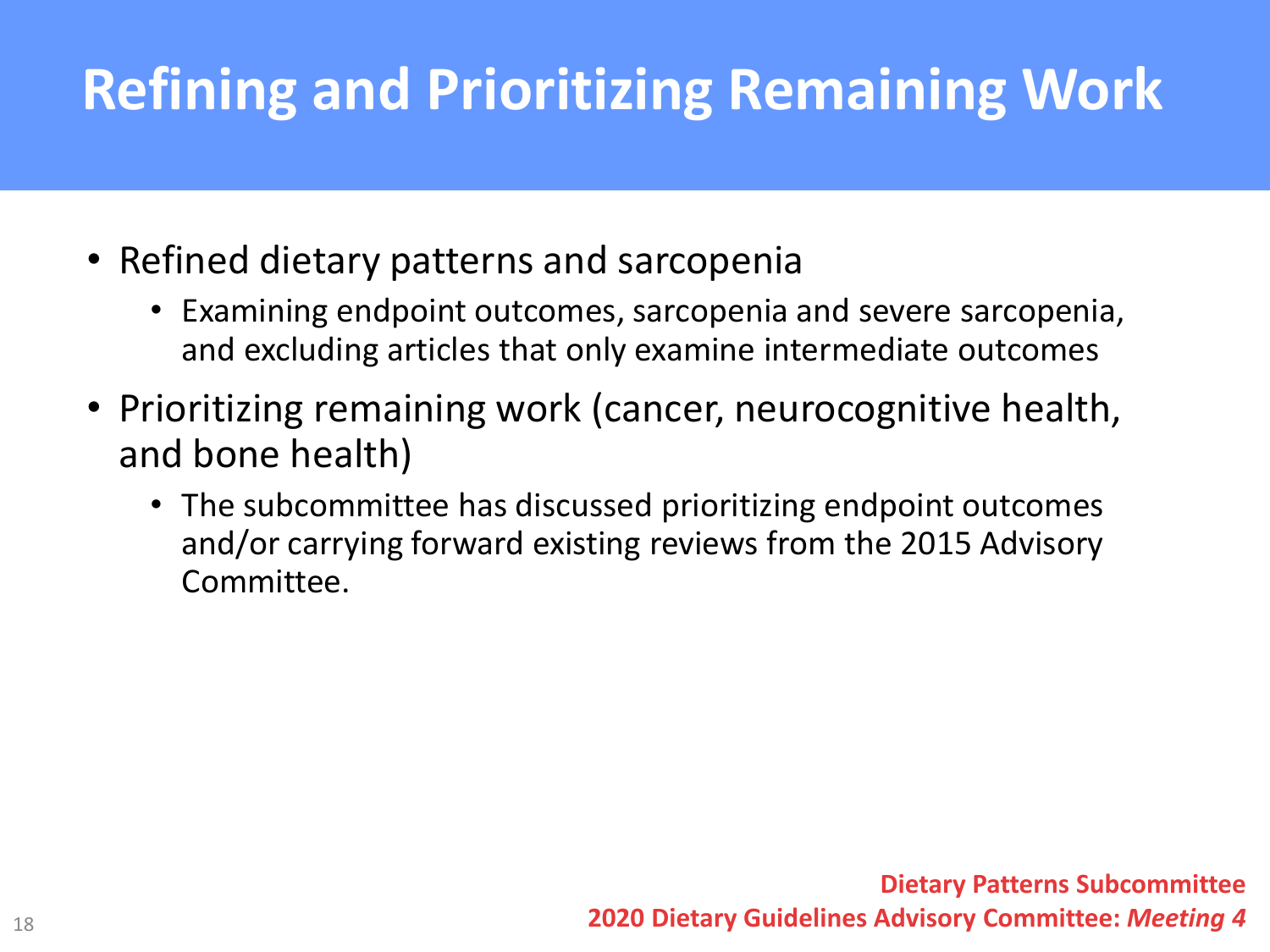### **Next Steps**

- Complete data extraction and risk of bias assessment for dietary patterns and sarcopenia.
- Complete screening of scientific literature for the following questions:
	- Dietary patterns and growth, size, and body composition
	- Dietary patterns and type 2 diabetes
	- Dietary patterns and cardiovascular disease
- Develop a conceptual framework for the subcommittee to facilitate the evidence synthesis based on dietary patterns and their components, which may include foods and beverages, food groups and macronutrient distribution in the context of diet quality.

**Dietary Patterns Subcommittee 2020 Dietary Guidelines Advisory Committee:** *Meeting 4*